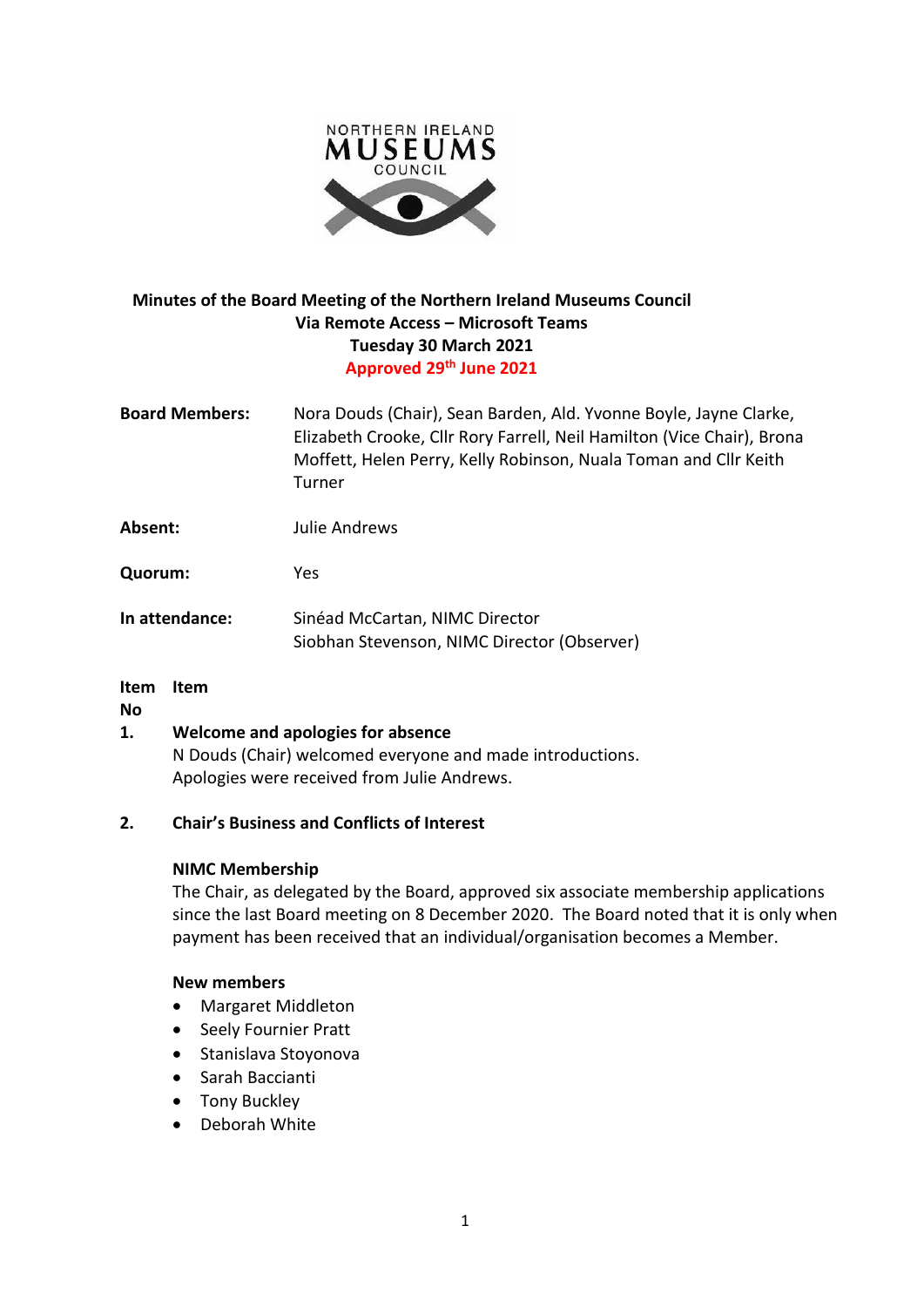#### **Cancelled Memberships**

Since the last Board Meeting on 8 December 2020, there have been three confirmed cancellations:

- National Museum of Royal Navy
- Emma Thompson
- Rui Sun

#### **Declaration of Board Members Interests**

The Chair remind the Board of the importance of the Declarations and requested that outstanding forms are returned to Siobhan Stevenson.

## **New members for Board Sub-Committees**

The Chair reported that the three Sub-Committees – Audit & Risk Assurance, Business Planning and Grant – all required new members. Interested parties should contact Siobhan Stevenson.

#### **Mr Neil Hamilton**

The Chair requested the extension of Mr Neil Hamilton as Independent Museums representative until September 2021. Agreed. Proposed: E Crooke Seconded: Y Boyle

#### **Formal record of thanks**

The Chair expressed her thanks and that of the Board for the work and support of Robin Morton and Roddy Hegarty who recently retired from the Board. The Chair also thanked Prof E Crooke for her leadership over the last five years. Prof Crooke will remain on the Board as the University nominee.

#### **Conflicts of Interest**

None declared.

# **3. Minutes of Board Meeting of 8 December 2020**

No amendments. The Minutes were approved.

Proposed: E Crooke Seconded: K Turner

## **4. Matters arising from Minutes**

| <b>LIST OF ACTION POINTS</b>       |                      |                                             |                  |  |  |
|------------------------------------|----------------------|---------------------------------------------|------------------|--|--|
| NIMC Board Meeting 8 December 2020 |                      |                                             |                  |  |  |
| <b>Action</b>                      | Owner                | <b>Action</b>                               | <b>Status</b>    |  |  |
| Point                              |                      |                                             |                  |  |  |
| 01                                 | NIMC Director        | Recirculate Board Strategy Day presentation |                  |  |  |
|                                    |                      | with Action Points                          |                  |  |  |
| 02                                 | <b>NIMC Director</b> | Circulate DfC Strategy                      | <b>COMPLETED</b> |  |  |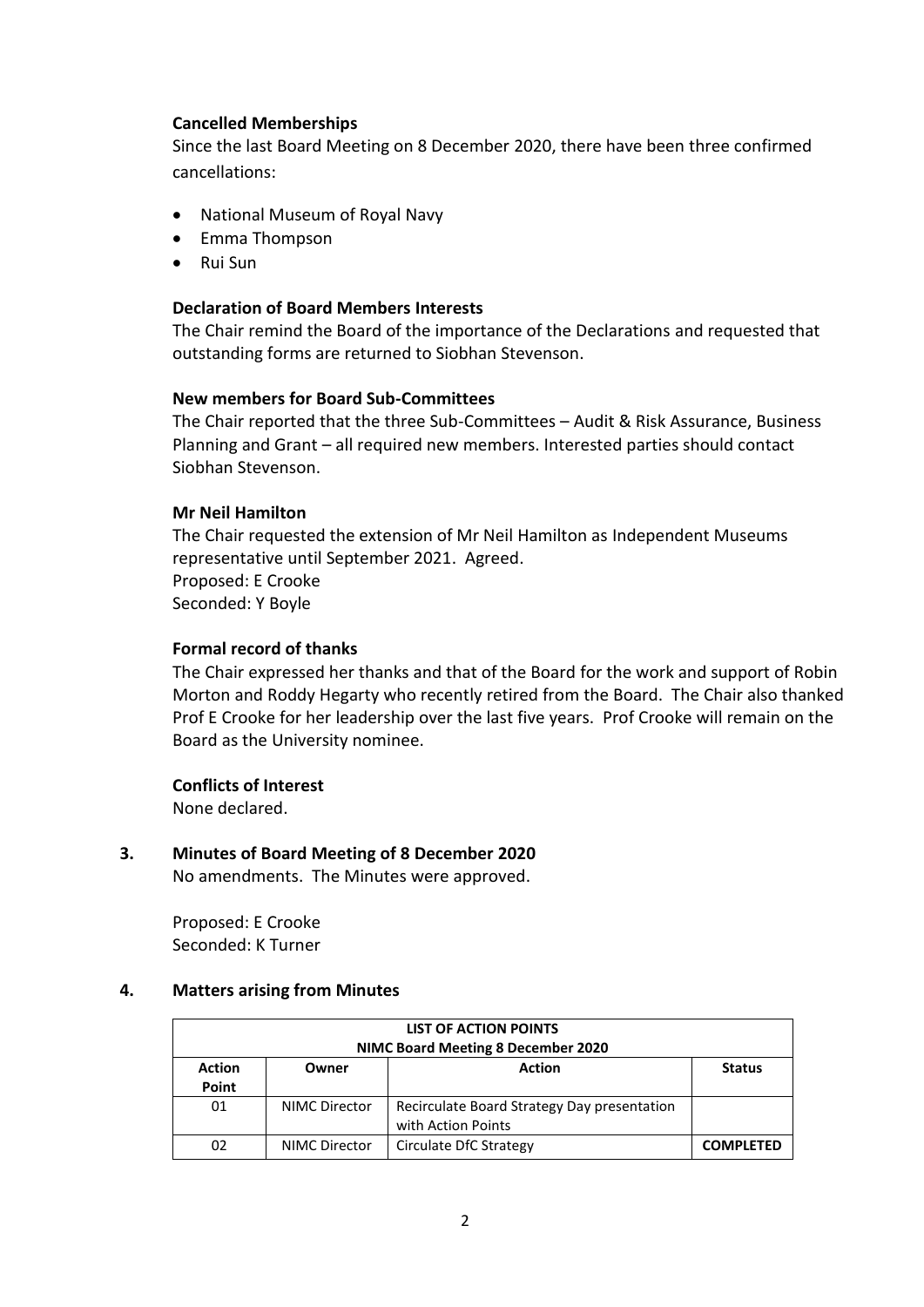**ACTION 01: Director** - recirculate Board Strategy Day and Building Inclusive Communities

## **5. NIMC 2020-21 Business Plan**

## **Business Performance Update – Quarter 5**

The Chair invited the Director to outline progress against the Business Plan.

The Director drew attention to outstanding matters:

- Page 2, KPI 5 this KPI will not be met with explanation at bottom pf page 2
- Page 4, 1.4 Museums Trends Report
- Page 4, 2.1 Museums Meet-up deferred to2021-22
- Page 7, 8.2 The Late Shift deferred to 2021-22

• Page 10, Items 10.3 and 11.1 deferred to 2021-22

The above outstanding items were related to COVID 19.

• Page 11, 13.1 – Progress Organisational Review

Discussion followed regarding the Organisational Review. It was agreed that the Report should be reviewed in light of COVID 19 and emerging changes in the museum sector.

**ACTION 02: Chair** – Reform the Working Group, review report and present at Business Planning Committee on 18 May 2021.

The Board noted progress to date.

Proposed: J Clarke Seconded: H Perry

## **6. Financial Position**

The Director provided an overview of the financial position for the period 1 April 2020 to 28 February 2021.

The Director drew attention to an underspend of £3094, but with subsequent procurement this should not exist at the end of March.

The Board noted the Financial Position.

## **7. NIMC Director's Report**

The Director presented her report and drew the Board's attention to the following in particular:

- Meeting with Partner Organisations
- Partnership Agreement still ongoing
- Museums Accreditation remain 'paused' and from NIMC's perspective, the duration of this 'pause' will depend on the recruitment of the Development **Officer**
- Partnership projects
- Grants & funding
- Ongoing Matters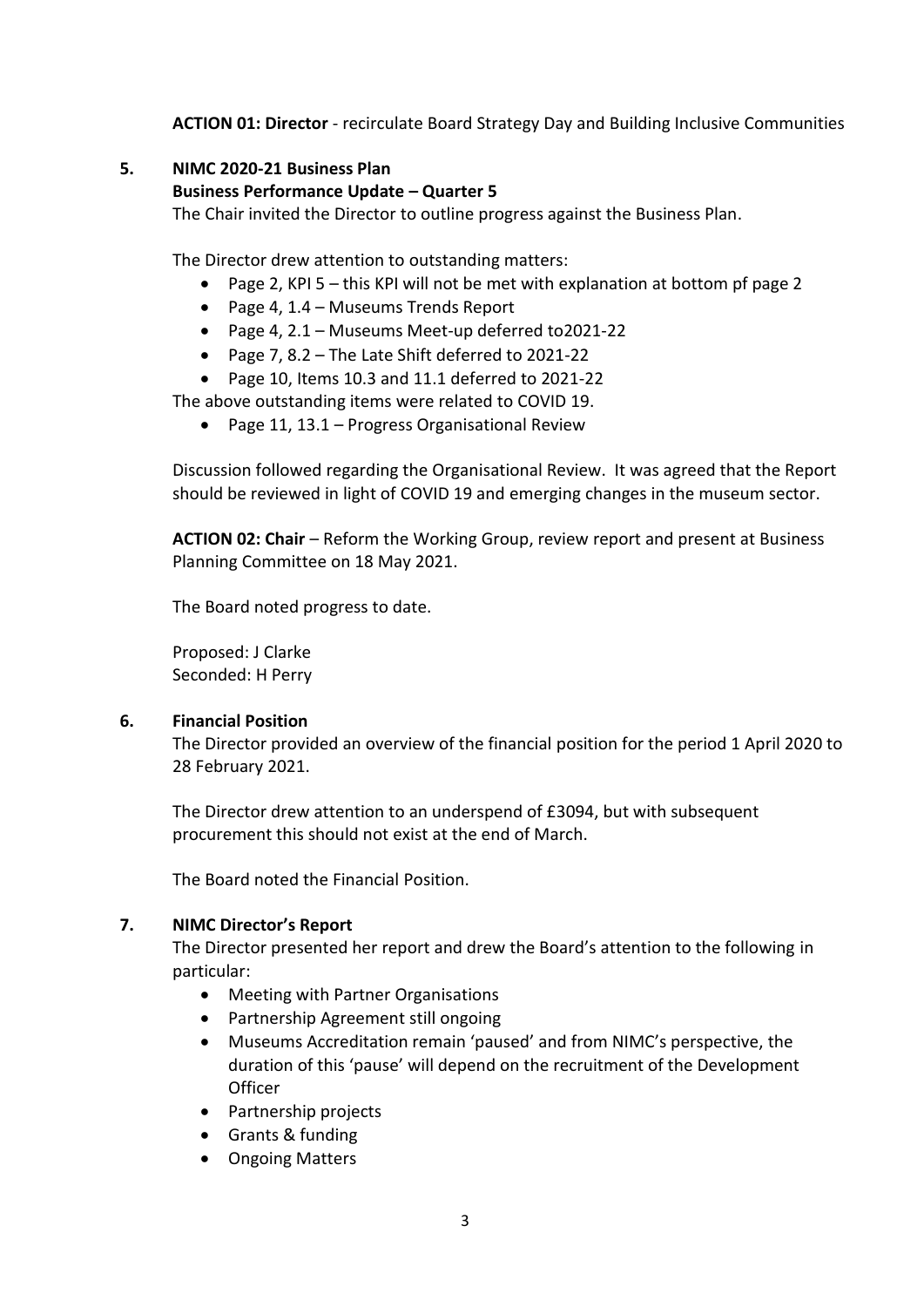There was discussion in relation to the MOTO with NMNI. B Moffett offered help on this matter. Agreed that it would be left to the Museums Branch in DfC (see ARAC draft Minutes).

The Board noted the Director's Report.

#### **8. NIMC 2021-22**

#### **8.1 Business Plan**

The Director presented the draft Business Plan that was submitted to DfC at the end of January 2021. The Director drew attention to the reworded KPI 5.

#### **8.2 Budget**

The Director presented the updated budget noting in particular that payroll is anticipated to be less than in previous years. This in turn will release funding to continue to offer training free to members and programme a budget of £15k for grants.

#### **9. Risk Register**

The Director presented the Risk Register and provided background on the development of the three Corporate Risks.

N Toman offered advice and support with the website. B Moffett outlined the importance of audience insights. H Perry recognised the value of a central portal. It was agreed that some frontend evaluation was required, and the matter could be reviewed by the Business Planning Committee.

**ACTION 03 Director** – Put website on the Business Planning Committee Agenda

The Board approved the Risk Register.

Proposed: N Toman Seconded: E Crooke

K Robinson left the meeting at 11:23am.

#### **10. Governance**

The Director apologised for the late circulation of the Board Self Evaluation – approval now needed to be deferred. Board Members to contact Siobhan Stevenson with their views.

**ACTION 04 Board Members** – comments to NIMC Director re Board Self Evaluation

The Director presented an update on:

- 10.1 Internal Audit 10.2 External Audit 10.3 Representation on the Board
- 10.3 Partnership Agreement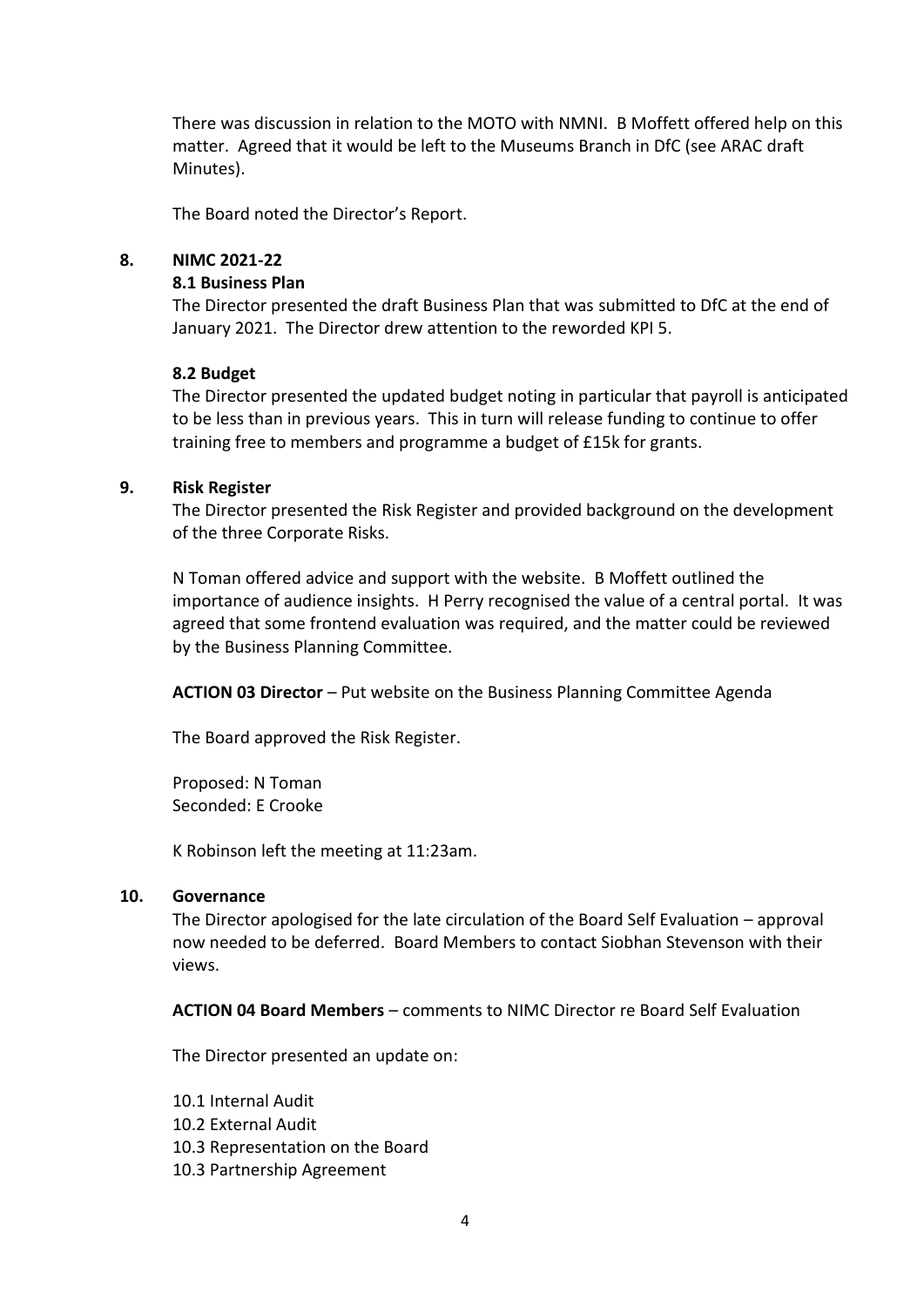10.5 Board Self Evaluation (see above) 10.6 Reminder re Governance Training

## **11. DfC Bi-Annual Assurance Statement (Oct 2020 – Mar 2021)**

The Chair requested the Director to present an overview. No comments.

The Board approved the Bi-Annual Assurance Statement.

Proposed: J Clarke Seconded: N Hamilton

**ACTION 05 Director** – forward to DfC

N Toman left the meeting at 11:41am.

#### **12. Policies, Strategies and Plans**

With continued efforts to revise and update NIMC's policies, strategies and plans, the Director presented the new Grant Policy. B Moffett stated the importance of post project evaluation and J Clarke discussed the importance of the larger NIMC programmes and could this be drawn out in the Museum Trends report. K Turner commented on the oneoff nature of the grants and S Barden on the importance of Playful and Dementia Friendly museums.

The Director stated that each grantee was required to submit a Monitoring Form and agreed that a more strategic review of the impact of grants and programmes was recommended in the Internal Audit Report.

**ACTION 06 Director –** forward Internal Audit Report to all Board Members

Ald. Y Boyle left the meeting at 11:43 am

The Director presented three policies for their annual review – Credit Card, Procurement and Risk Management Strategy.

All four policies were approved.

Proposed: K Turner Seconded: E Crooke

## **13. Report of the Audit & Risk Assurance Committee**

The Board noted the Report of the Audit & Risk Assurance Committee (ARAC) and the draft Minutes of the meeting held on 9 March 2021.

#### **14. Report of the Grant Committee**

The Board noted the Report of the Grant Committee and the approved Minutes of 9 Dec 2020 and the draft Minutes of the meeting held on 16 February 2021.